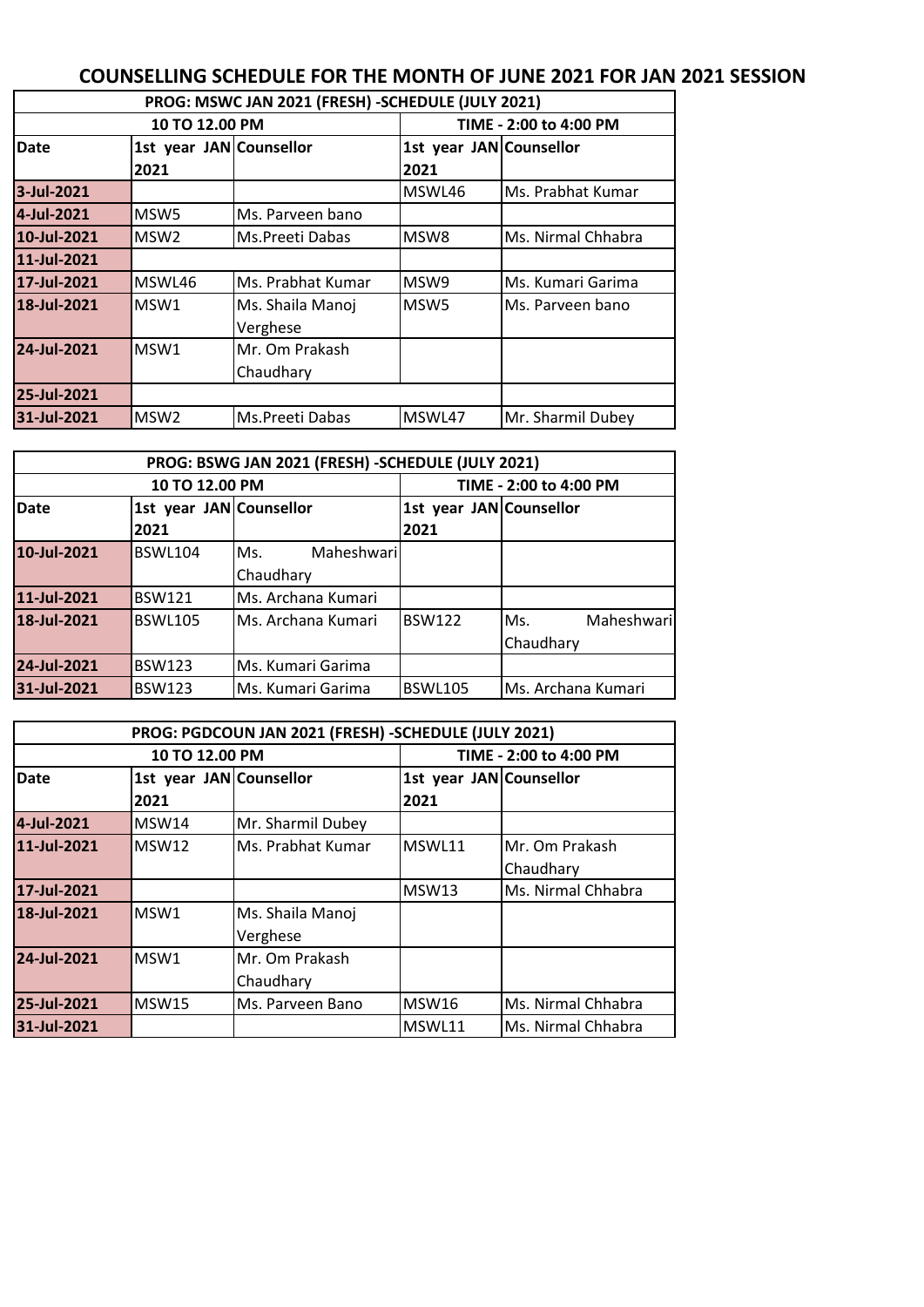| IGNOU -Study Centre -29047D MANOVIKAS CHARITABLE SOCIETY |                         |                     |                |                                    |                 |                 |  |  |  |
|----------------------------------------------------------|-------------------------|---------------------|----------------|------------------------------------|-----------------|-----------------|--|--|--|
| PROG: BAG JAN 2021 (FRESH) -SCHEDULE (JULY 2021)         |                         |                     |                |                                    |                 |                 |  |  |  |
| 12.00 TO 2.00 PM<br>10 TO 12.00 PM<br>2.00 TO 4.00 PM    |                         |                     |                |                                    |                 |                 |  |  |  |
| <b>Date</b>                                              | 1st year JAN Counsellor |                     |                | 1st year JAN Counsellor            |                 | year Counsellor |  |  |  |
|                                                          | 2021                    |                     | 2021           |                                    | <b>JAN 2021</b> |                 |  |  |  |
| 3-Jul-2021                                               | <b>BSOC131</b>          | Ms.Indira Alok      |                |                                    |                 |                 |  |  |  |
| 4-Jul-2021                                               |                         |                     | BHDLA135       | Ms. Rubi Kumari                    | <b>BSOC132</b>  | Ms.Neeru        |  |  |  |
|                                                          |                         |                     |                |                                    |                 | Tandon          |  |  |  |
| 10-Jul-2021                                              |                         | Ms. Ranjeeta Kumari |                |                                    |                 |                 |  |  |  |
|                                                          | BHIC131                 |                     |                |                                    |                 |                 |  |  |  |
| 11-Jul-2021                                              | <b>BESC131</b>          | Ms.Indira Alok      | <b>BECC131</b> | Ashok<br>Mr.                       | Kumar BPSC131   | Sunita<br>Ms.   |  |  |  |
|                                                          |                         |                     |                | Aggarwal                           |                 | Soni            |  |  |  |
| 17-Jul-2021                                              |                         |                     |                | Ms. Parveen bano<br><b>BSOC132</b> |                 | Ms.Neeru        |  |  |  |
|                                                          |                         |                     | BEGLA135       | Tandon                             |                 |                 |  |  |  |
| 18-Jul-2021                                              | <b>BPSC132</b>          | Ms. Sunita Soni     | <b>BHIC132</b> | Mr. Hansraj                        |                 |                 |  |  |  |
| 25-Jul-2021                                              | <b>BSOC131</b>          | Ms.Indira Alok      | BHDAE182       | Ms. Rubi Kumari                    | <b>BECC132</b>  | Ashok<br>Mr.    |  |  |  |
|                                                          |                         |                     |                |                                    |                 | Kumar           |  |  |  |
|                                                          |                         |                     |                |                                    |                 | Aggarwal        |  |  |  |
| 31-Jul-2021                                              | <b>BESC131</b>          | Ms.Indira Alok      | BEGAE 182      | Ms. Parveen bano                   |                 |                 |  |  |  |

| IGNOU -Study Centre -29047D MANOVIKAS CHARITABLE SOCIETY |                                          |                            |              |                        |  |  |  |
|----------------------------------------------------------|------------------------------------------|----------------------------|--------------|------------------------|--|--|--|
| PROG: MSWC2 JAN 2021 (RR) - SCHEDULE (JULY 2021)         |                                          |                            |              |                        |  |  |  |
|                                                          | 10 TO 12.00 PM<br>TIME - 2:00 to 4:00 PM |                            |              |                        |  |  |  |
| Date                                                     | 2nd year JAN Counsellor                  | 2nd year JAN<br>Counsellor |              |                        |  |  |  |
|                                                          | 2021                                     |                            | 2021         |                        |  |  |  |
| 4-Jul-2021                                               | MSW14                                    | Mr. Sharmil Dubey          |              |                        |  |  |  |
| 10-Jul-2021                                              |                                          |                            | MSWL-48      | <b>IMr. Om Prakash</b> |  |  |  |
|                                                          |                                          |                            | Chaudhary    |                        |  |  |  |
| 11-Jul-2021                                              | MSW12                                    | Ms. Prabhat Kumar          | MSWL-49      | Mr. Sharmil Dubey      |  |  |  |
| 17-Jul-2021                                              |                                          |                            | <b>MSW13</b> | Ms. Nirmal Chhabra     |  |  |  |
| 25-Jul-2021                                              | MSW15                                    | Ms. Parveen Bano           | <b>MSW16</b> | Ms. Nirmal Chhabra     |  |  |  |

| IGNOU -Study Centre -29047D MANOVIKAS CHARITABLE SOCIETY |                         |                     |                 |                                |                 |                     |  |  |  |
|----------------------------------------------------------|-------------------------|---------------------|-----------------|--------------------------------|-----------------|---------------------|--|--|--|
| PROG: BAG2 JAN 2021 (RR)- SCHEDULE (JULY 2021)           |                         |                     |                 |                                |                 |                     |  |  |  |
| 12.00 TO 2.00 PM<br>10 TO 12.00 PM<br>2.00 TO 4.00 PM    |                         |                     |                 |                                |                 |                     |  |  |  |
| <b>Date</b>                                              | 2nd year JAN Counsellor |                     |                 | 2nd year JAN Counsellor<br>2nd |                 | year Counsellor     |  |  |  |
|                                                          | 2021                    |                     | 2021            |                                | <b>JAN 2021</b> |                     |  |  |  |
| 10-Jul-2021                                              |                         |                     | <b>BHIC 134</b> | Dr. Kamana Rai                 |                 |                     |  |  |  |
| 11-Jul-2021                                              | BHDC133                 | Ms. Rubi Kumari     |                 |                                | <b>BSOC133</b>  | Ms.                 |  |  |  |
|                                                          |                         |                     |                 |                                |                 | Maheshwari          |  |  |  |
|                                                          |                         |                     |                 |                                |                 | Chaudhary           |  |  |  |
| 17-Jul-2021                                              | BHIC <sub>133</sub>     | Ms. Ranjeeta Kumari | BHDC134         | Ms. Rubi Kumari                |                 |                     |  |  |  |
|                                                          |                         |                     |                 |                                |                 |                     |  |  |  |
| 18-Jul-2021                                              | <b>BHIC 134</b>         | Dr. Kamana Rai      |                 |                                | BECC133         | Mr.<br><b>Ashok</b> |  |  |  |
|                                                          |                         |                     |                 |                                |                 | Kumar               |  |  |  |
|                                                          |                         |                     |                 |                                |                 | Aggarwal            |  |  |  |
| 24-Jul-2021                                              |                         |                     | BEGC133         | Ms. Parveen bano               |                 |                     |  |  |  |
| 31-Jul-2021                                              | BHIC <sub>133</sub>     | Ms. Ranjeeta Kumari | <b>BSOC134</b>  | Ms.Neeru Tandon                |                 |                     |  |  |  |
|                                                          |                         |                     |                 |                                |                 |                     |  |  |  |